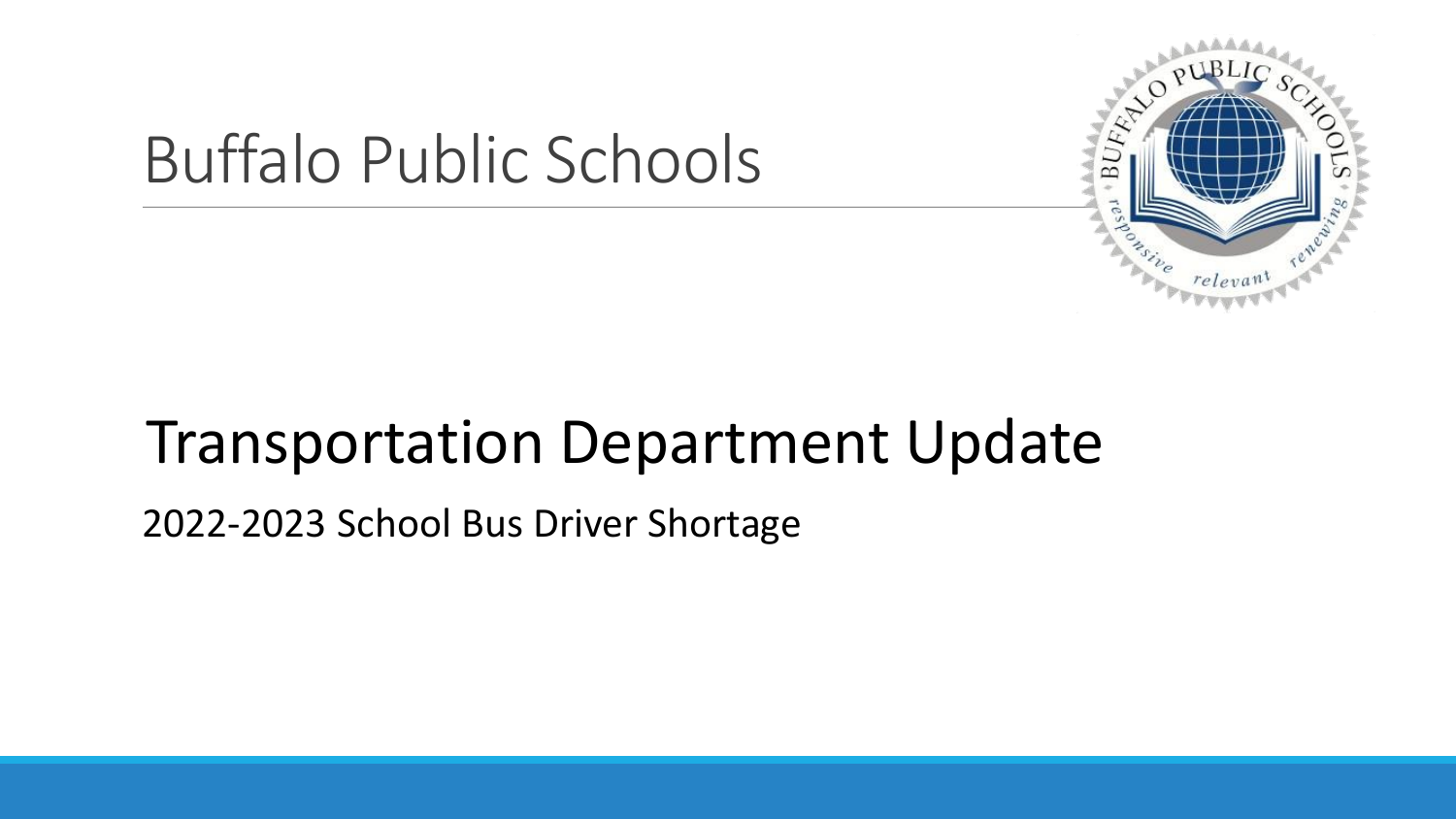## How did BPS Pivot to Address the Bus Driver Shortage?

## ▪**Eliminated 182 Bus Routes By:**

## ▪**Adjusting arrival and departure times**

- **Charter and Non-Public schools adjusted arrival and/or dismissal times**
- **BPS**
	- Early schools accepted students at 7:45 AM. Late schools at 9:10 AM
	- Afternoon dismissal shifted to 2:45 for early schools and 4:10 for late.
	- Buses loaded immediately upon arrival at school and were allowed to depart

## ▪**Multi-tripped buses**

■ Buses transported 2 groups of students to/from the same building

## **Elnstituting Early Release days**

■ One or two BPS elementary schools released 3 hours early each day from January through March 15<sup>th</sup>

### **EXITED FINITE IN THE PUT THE PITT FINITE EVENTS**

### **Example 2 Increasing Bus Driver sign on bonus for fully credentialed bus drivers**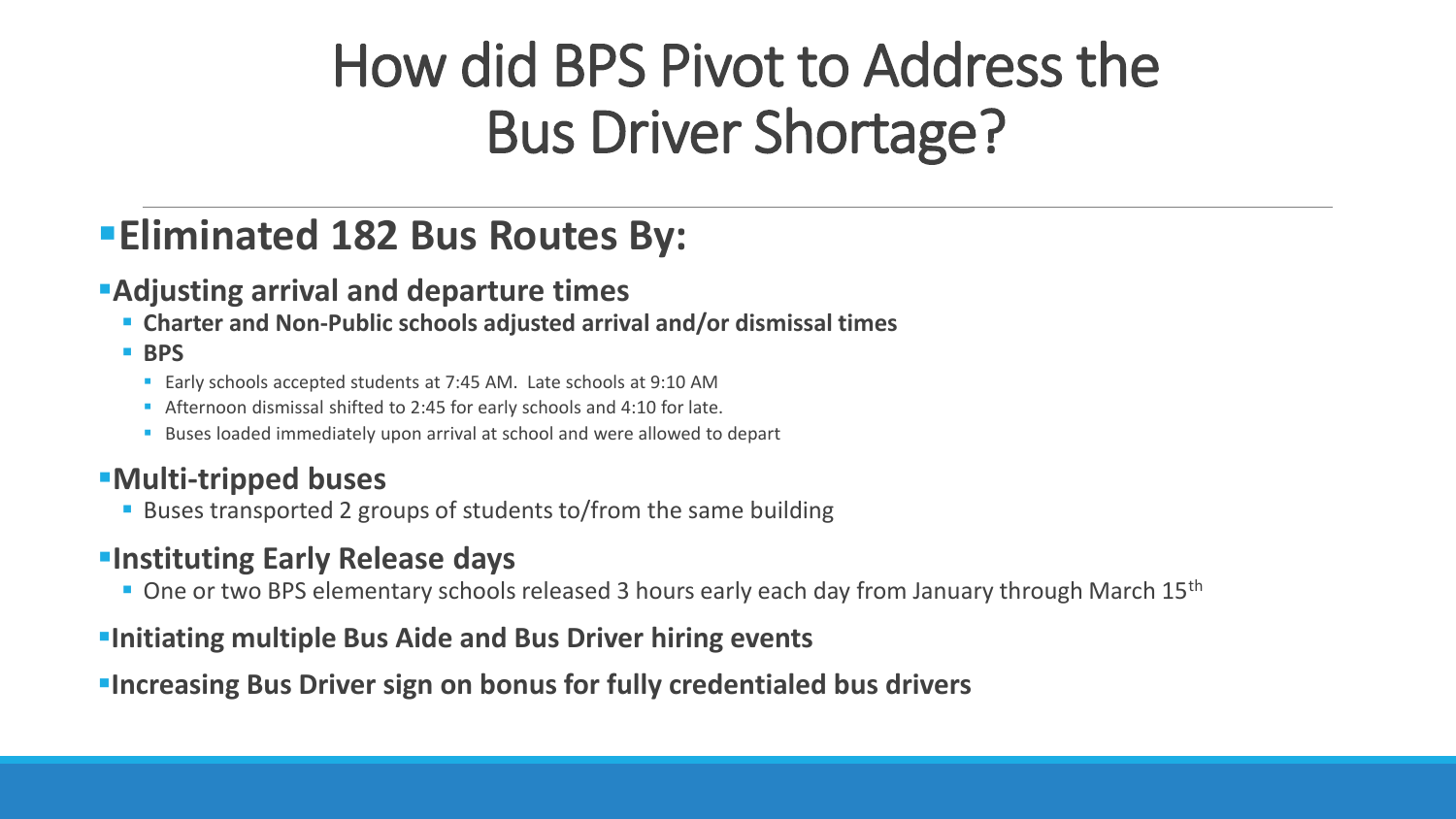# What are we doing?

- ▪**Partnering with First Student to increase driver wages**
- **EXAMPLE EXAMPLE FIGHTS EXAMPLE THE EXAMPLE FEEDER**
- **Example 2 Finders in property in the Finder State in Finder State Increasing sign on bonuses for non-credentialed drivers**
- *<u>Elncreasing bus aide staffing levels to assist with driver retention*</u>
- **Partnering with Office of Parent and Family Engagement** 
	- **Explore the potential of offering CDL licensure classes at BPS Parent Centers**
- ▪**Investigating reimbursing transportation expenses for Special needs, UPK and McKinney Vento students**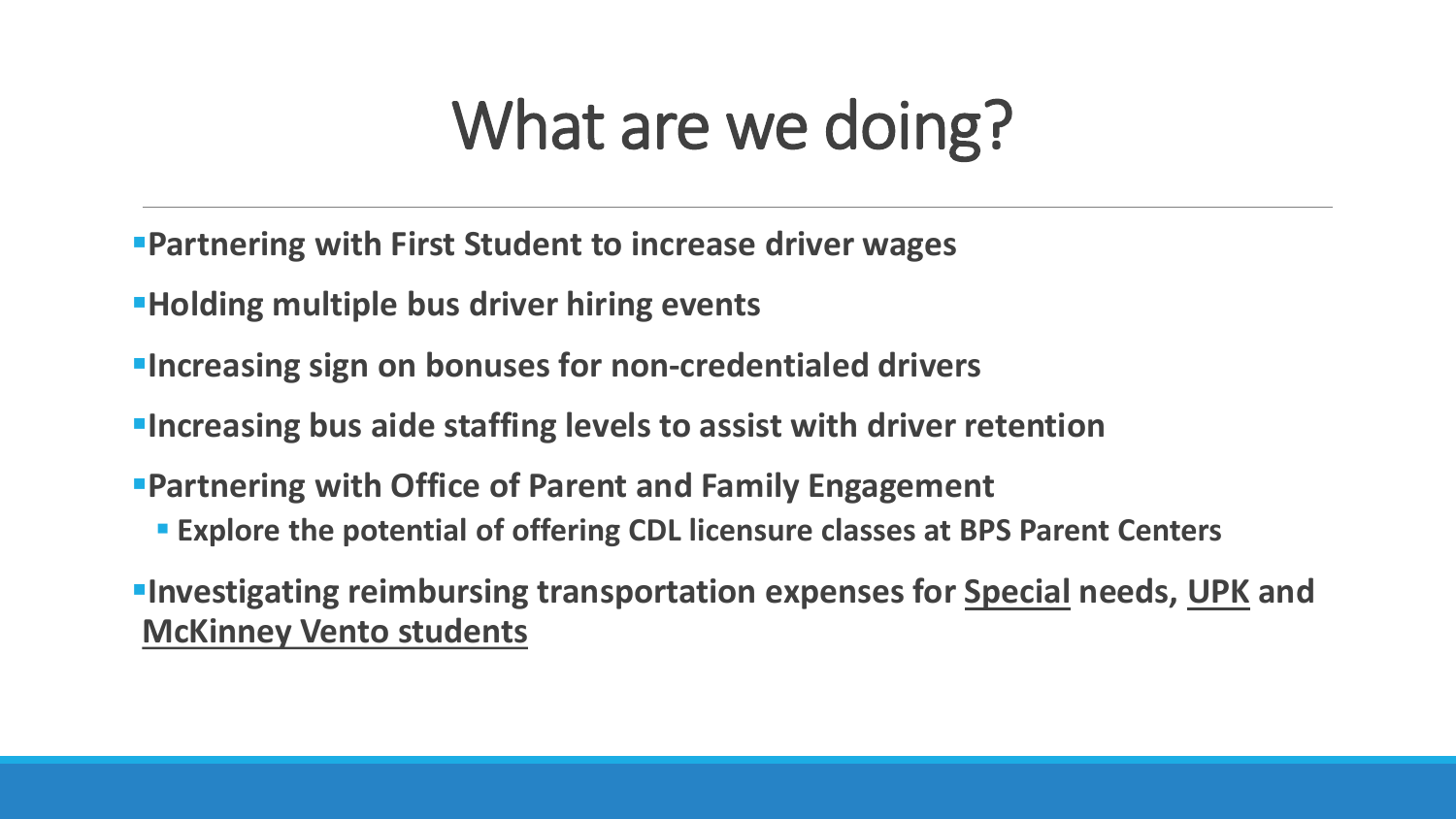# What can we do? Plan of Action

### **Example 3 PS early release days**

- **· Increase the frequency**
- Extended day rather than early release
- ▪**Institute BPS 3 tiered bell times**
- **Example 1 Secondary school bell times**
- ▪**Consolidate more bus stops**
- ▪**Create more express routes**
	- **Transport students from multiple schools on** the same bus
- **Encrease eligibility distances**
- **Re-evaluate IEP requirements for curb to curb transportation**

## *Elncrease Community Schools enrollment*

- **Example 3 Have a media campaign**
- *Elnnovative recruitment events*
- ▪**Social media information sessions**
	- $\blacksquare$  Tik Tok videos
	- Facebook platform
- ▪**Commercial Ads**
- ▪**Working with ASL's to support principals establishing a rapport with bus drivers**
- ▪**Continuously hiring bus aides**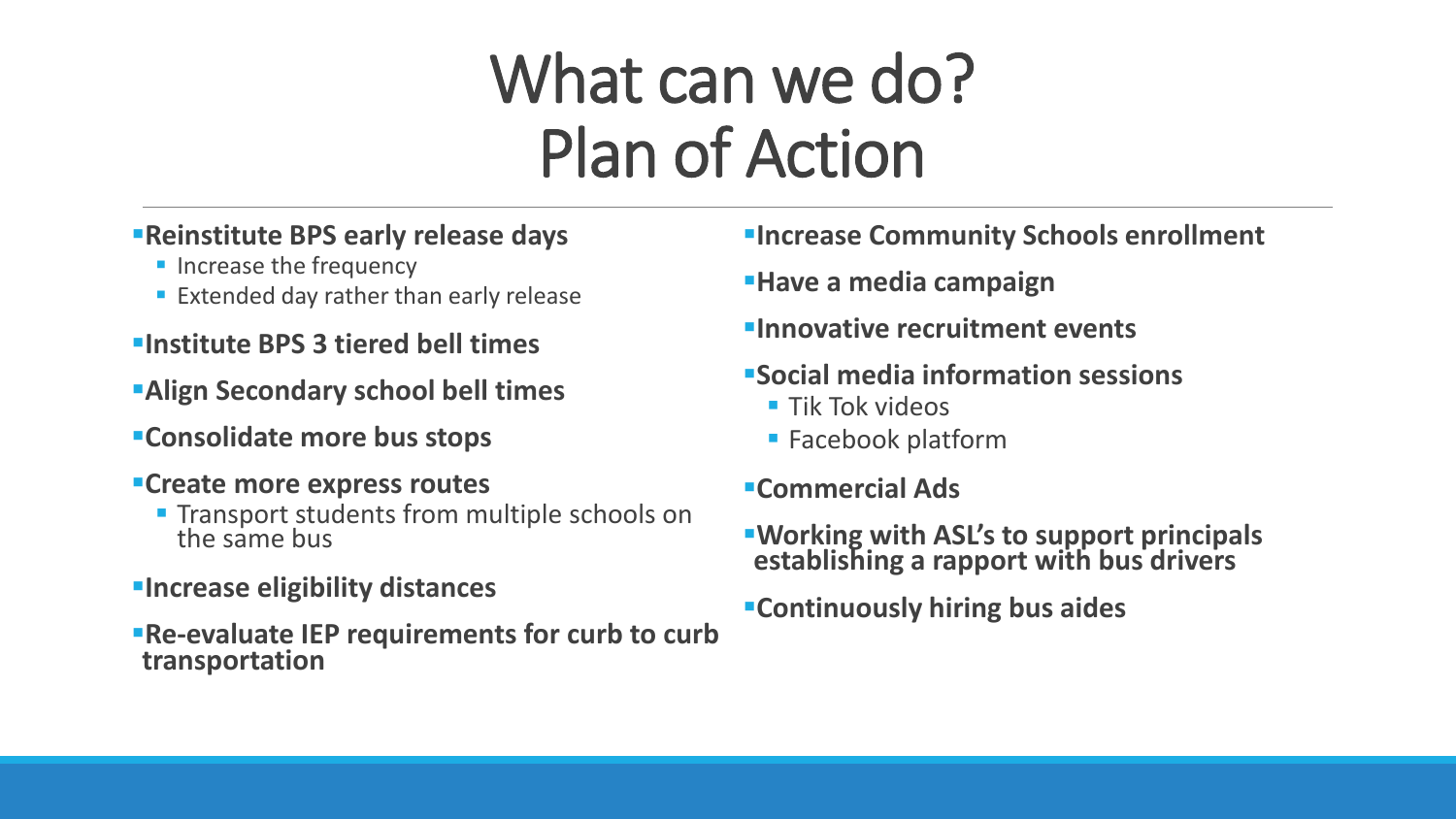## First Student Recruitment Initiatives



## **First Condent**

**Now Hiring "School Bus Drivers "** Multiple locations hiring in Western New York

At First Student, our Bus Drivers are an integral part of the communities they serve. They are committed to safety, customer service and have genuine, caring attitudes for children. We are your friend family, and neighbors!

#### We are proud to offer

- · \$19.55 \$25.04/HR Starting Wage (based on experience; effective
- · Paid CDL Training . \$3,000 Sign-On Bonus for fully credentialed crivers\*
- . \$500 Sign-On Bonus for non CDL holders\*
- · Additional hours available-extra charter route opportunities · No evenings or weekends

\*Conditions Apply, See Location for Details. Offer expires 11/1/21

Requirements of a School Bus Driver: Good verbal communication skills,<br>At least 21 years old, Valid driver's license for at least 3 years, and be subject to a drug screen & physical.

Questions? Call #716-685-98 TO APPLY ONLINE VISIT: Workatfirst.com

**School Bus Drivers** 

Use your phone camera<br>to access the direct link

First Constructent Caring for students today, tomorrow, together."

**First Condent** 

**WNY Training Center Recruitment Initiatives** 

WNY Regional Job Fair, May 6, 2021

St. Anthony Church BBQ, June 6, 2021

WNY Get Hired - Galleria Mall, July 14, 2021

Bee Group Newspapers (ALL 9 Newspapers)

Gay & Lesbian Youth Services of WNY (pending)

Buffalo Employment & Training Center, June 1-4, 2021

Buffalo Collegiate Juneteenth Jubilee, June 18, 2021

BETC, City of Buffalo Health & Wellness, July 21, 2021

Family Help Center Buffalo BBQ, June 23/2021

Christian Directory Publication 30+ churches. October 2021-July 2022

Cheektowaga Police "Do the Right Thing Program" BBQ, June 5, 2021

BETC, City of Buffalo Police Department C-District Community Days, Aug 14, 2021

Print Advertisements

Virtual Job Fair

**Community Events** 

WIVB, Channel 4

Christian Directories / 96.5

**WNLO** 

Job Fair

Television

Radio

**Buffalo News** 

Challenger

#### **First Student**<br>WNY Training Center 2306 Walden Avenue Cheektowaga, NY 14225 Telephone: (716) 685-9864 Fax: (716) 683-4371

#### **First Student Fra**

**WNY Training Center** Recruitment Initiatives (con't)

#### **Bonus Programs**

Sign On Bonus Non CDL \$500 Sign On Bonus CDL/School Bus Driver \$3,000 Referral Bonus Non CDL \$500 Referral Bonus CDL/School Bus Driver \$2,000 Trainer Referral Bonus \$1,000 / New Trainer \$500

#### Online

Career site (general link): https://apply.firstgroupcareers.com/vacancy/33809/description Facebook: https://apply.firstgroupcareers.com/vacancy/33809/Facebook/detail Indeed: https://apply.firstgroupcareers.com/vacancy/33809/Indeed/detail LinkedIn: https://apply.firstgroupcareers.com/vacancy/33809/LinkedIn/detail Twitter: https://apply.firstgroupcareers.com/vacancy/33809/Twitter/detail Instagram: https://apply.firstgroupcareers.com/vacancy/33809/Instagram/detail

#### **First Student Locations Employee Retention Initiatives**

#### 20603 - Walden SPED

June 2021:

- Attendance/Lend a helping hand weekly raffle, May-June 25, 2021
- · Ice Cream Social, June 23/2021
- · First Connect Posts, June 10, 17, 24
- We are constantly updating and engaging our employees with our dry erase and Chalk board wall
- Recruitment/Retention Sped team will be in place by the end of June
- Get Forms Signed on Bidding day for updated information and if they plan to return in September.

#### **First & Student**

#### **Now Hiring Part-time SCHOOL BUS DRIVERS**

**CDL Not Required ... We will Train You!** 

We Pay More for CDL Holders with School Bus Driving Experience!



#### Other

Transit Drive In, On Screen Advertising (ALL Screens), 2021 Season Now Hiring Lawn Signs in All Communities Now Hiring Post Cards Mailed to Various Zip Codes, April - May 2021 Digital Billboards on Kensington Expressway and I-190

#### A First Group America Con

**Equal Opportunity Employer**